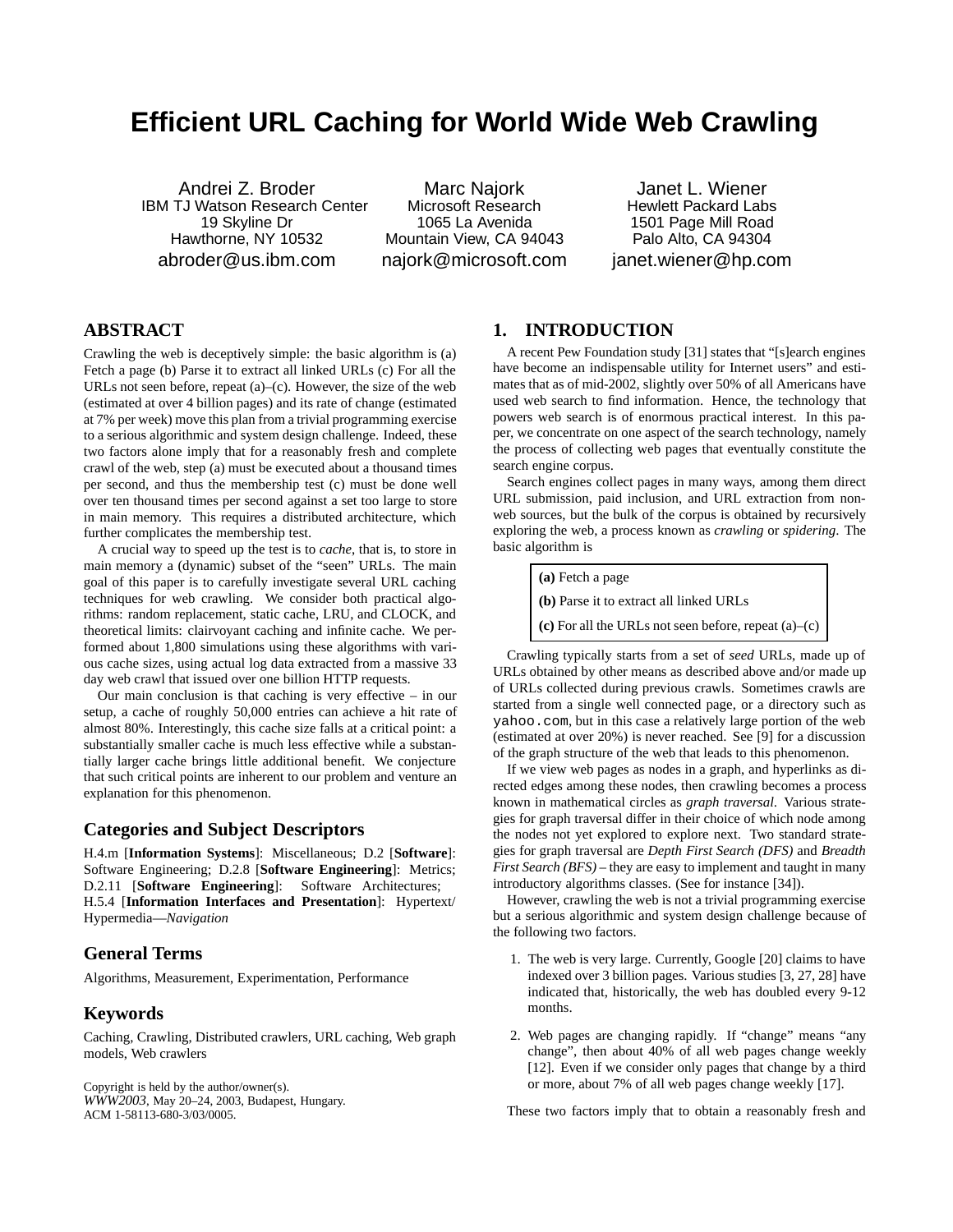complete snapshot of the web, a search engine must crawl at least 100 million pages per day. Therefore, step (a) must be executed about 1,000 times per second, and the membership test in step (c) must be done well over ten thousand times per second, against a set of URLs that is too large to store in main memory. In addition, crawlers typically use a distributed architecture to crawl more pages in parallel, which further complicates the membership test: it is possible that the membership question can only be answered by a peer node, not locally.

A crucial way to speed up the membership test is to *cache* a (dynamic) subset of the "seen" URLs in main memory. The main goal of this paper is to investigate in depth several URL caching techniques for web crawling. We examined four practical techniques: random replacement, static cache, LRU, and CLOCK, and compared them against two theoretical limits: clairvoyant caching and infinite cache when run against a trace of a web crawl that issued over one billion HTTP requests. We found that simple caching techniques are extremely effective even at relatively small cache sizes such as 50,000 entries and show how these caches can be implemented very efficiently.

The paper is organized as follows: Section 2 discusses the various crawling solutions proposed in the literature and how caching fits in their model. Section 3 presents an introduction to caching techniques and describes several theoretical and practical algorithms for caching. We implemented these algorithms under the experimental setup described in Section 4. The results of our simulations are depicted and discussed in Section 5, and our recommendations for practical algorithms and data structures for URL caching are presented in Section 6. Section 7 contains our conclusions and directions for further research.

# **2. CRAWLING**

Web crawlers are almost as old as the web itself, and numerous crawling systems have been described in the literature. In this section, we present a brief survey of these crawlers (in historical order) and then discuss why most of these crawlers could benefit from URL caching.

The crawler used by the Internet Archive [10] employs multiple crawling processes, each of which performs an exhaustive crawl of 64 hosts at a time. The crawling processes save non-local URLs to disk; at the end of a crawl, a batch job adds these URLs to the per-host seed sets of the next crawl.

The original Google crawler, described in [7], implements the different crawler components as different processes. A single URL server process maintains the set of URLs to download; crawling processes fetch pages; indexing processes extract words and links; and URL resolver processes convert relative into absolute URLs, which are then fed to the URL Server. The various processes communicate via the file system.

For the experiments described in this paper, we used the *Mercator* web crawler [22, 29]. Mercator uses a set of independent, communicating web crawler processes. Each crawler process is responsible for a subset of all web servers; the assignment of URLs to crawler processes is based on a hash of the URL's host component. A crawler that discovers an URL for which it is not responsible sends this URL via TCP to the crawler that is responsible for it, batching URLs together to minimize TCP overhead. We describe Mercator in more detail in Section 4.

Cho and Garcia-Molina's crawler [13] is similar to Mercator. The system is composed of multiple independent, communicating web crawler processes (called "C-procs"). Cho and Garcia-Molina consider different schemes for partitioning the URL space, including URL-based (assigning an URL to a C-proc based on a hash of the entire URL), site-based (assigning an URL to a C-proc based on a hash of the URL's host part), and hierarchical (assigning an URL to a C-proc based on some property of the URL, such as its top-level domain).

The *WebFountain* crawler [16] is also composed of a set of independent, communicating crawling processes (the "ants"). An ant that discovers an URL for which it is not responsible, sends this URL to a dedicated process (the "controller"), which forwards the URL to the appropriate ant.

*UbiCrawler* (formerly known as *Trovatore*) [4, 5] is again composed of multiple independent, communicating web crawler processes. It also employs a controller process which oversees the crawling processes, detects process failures, and initiates fail-over to other crawling processes.

Shkapenyuk and Suel's crawler [35] is similar to Google's; the different crawler components are implemented as different processes. A "crawling application" maintains the set of URLs to be downloaded, and schedules the order in which to download them. It sends download requests to a "crawl manager", which forwards them to a pool of "downloader" processes. The downloader processes fetch the pages and save them to an NFS-mounted file system. The crawling application reads those saved pages, extracts any links contained within them, and adds them to the set of URLs to be downloaded.

Any web crawler must maintain a collection of URLs that are to be downloaded. Moreover, since it would be unacceptable to download the same URL over and over, it must have a way to avoid adding URLs to the collection more than once. Typically, avoidance is achieved by maintaining a set of discovered URLs, covering the URLs in the frontier as well as those that have already been downloaded. If this set is too large to fit in memory (which it often is, given that there are billions of valid URLs), it is stored on disk and caching popular URLs in memory is a win: Caching allows the crawler to discard a large fraction of the URLs without having to consult the disk-based set.

Many of the distributed web crawlers described above, namely Mercator [29], WebFountain [16], UbiCrawler[4], and Cho and Molina's crawler [13], are comprised of cooperating crawling processes, each of which downloads web pages, extracts their links, and sends these links to the peer crawling process responsible for it. However, there is no need to send a URL to a peer crawling process more than once. Maintaining a cache of URLs and consulting that cache before sending a URL to a peer crawler goes a long way toward reducing transmissions to peer crawlers, as we show in the remainder of this paper.

# **3. CACHING**

In most computer systems, memory is *hierarchical*, that is, there exist two or more levels of memory, representing different tradeoffs between size and speed. For instance, in a typical workstation there is a very small but very fast on-chip memory, a larger but slower RAM memory, and a very large and much slower disk memory. In a network environment, the hierarchy continues with network accessible storage and so on. *Caching* is the idea of storing frequently used items from a slower memory in a faster memory. In the right circumstances, caching greatly improves the performance of the overall system and hence it is a fundamental technique in the design of operating systems, discussed at length in any standard textbook [21, 37]. In the web context, caching is often mentioned in the context of a web proxy caching web pages [26, Chapter 11]. In our web crawler context, since the number of visited URLs becomes too large to store in main memory, we store the collection of visited URLs on disk, and cache a small portion in main memory.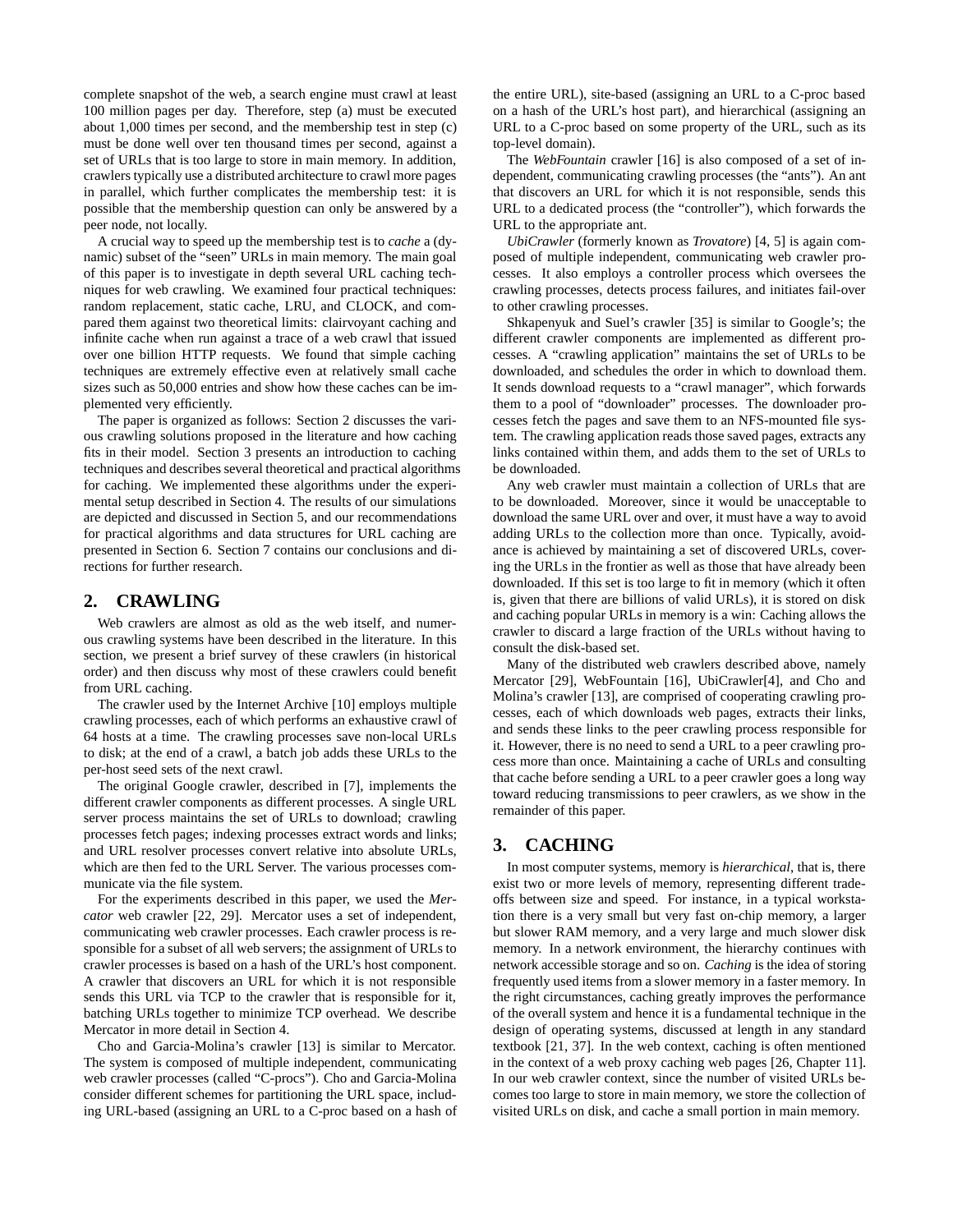Caching terminology is as follows: the *cache* is memory used to store equal sized atomic items. A cache has size  $k$  if it can store at most k items.<sup>1</sup> At each unit of time, the cache receives a *request* for an item. If the requested item is in the cache, the situation is called a *hit* and no further action is needed. Otherwise, the situation is called a *miss* or a *fault*. If the cache has fewer than <sup>k</sup> items, the missed item is added to the cache. Otherwise, the algorithm must choose either to evict an item from the cache to make room for the missed item, or not to add the missed item. The *caching policy* or *caching algorithm* decides which item to evict. The goal of the caching algorithm is to minimize the number of misses.

Clearly, the larger the cache, the easier it is to avoid misses. Therefore, the performance of a caching algorithm is characterized by the miss ratio for a given size cache.

In general, caching is successful for two reasons:

- *Non-uniformity of requests.* Some requests are much more popular than others. In our context, for instance, a link to yahoo.com is a much more common occurrence than a link to the authors' home pages.
- *Temporal correlation* or *locality of reference*. Current requests are more likely to duplicate requests made in the recent past than requests made long ago. The latter terminology comes from the computer memory model – data needed now is likely to be close in the address space to data recently needed. In our context, temporal correlation occurs first because links tend to be repeated on the same page – we found that on average about 30% are duplicates, cf. Section 4.2, and second, because pages on a given host tend to be explored sequentially and they tend to share many links. For example, many pages on a Computer Science department server are likely to share links to other Computer Science departments in the world, notorious papers, etc.

Because of these two factors, a cache that contains popular requests and recent requests is likely to perform better than an arbitrary cache. Caching algorithms try to capture this intuition in various ways.

We now describe some standard caching algorithms, whose performance we evaluate in Section 5.

#### **3.1 Infinite cache (INFINITE)**

This is a theoretical algorithm that assumes that the size of the cache is larger than the number of distinct requests. Clearly, in this case the number of misses is exactly the number of distinct requests, so we might as well consider this cache infinite. In any case, it is a simple bound on the performance of any algorithm.

### **3.2 Clairvoyant caching (MIN)**

More than 35 years ago, László Belady [2] showed that if the entire sequence of requests is known in advance (in other words, the algorithm is *clairvoyant*), then the best strategy is to evict the item whose next request is farthest away in time. This theoretical algorithm is denoted MIN because it achieves the minimum number of misses on any sequence and thus it provides a tight bound on performance. Simulating MIN on a trace of the size we consider requires some care – we explain how we did it in Section 4. In Section 5 we compare the performance of the practical algorithms described below both in absolute terms and relative to MIN.

### **3.3 Least recently used (LRU)**

The LRU algorithm evicts the item in the cache that has not been requested for the longest time. The intuition for LRU is that an item that has not been needed for a long time in the past will likely not be needed for a long time in the future, and therefore the number of misses will be minimized in the spirit of Belady's algorithm.

Despite the admonition that "past performance is no guarantee of future results", sadly verified by the current state of the stock markets, in practice, LRU is generally very effective. However, it requires maintaining a priority queue of requests. This queue has a processing time cost and a memory cost. The latter is usually ignored in caching situations where the items are large. However, in our case, each item is only 8-10 bytes long, so the relative cost of an additional pointer per item is substantial. Fortunately, we show in Section 5 that the algorithm CLOCK, described below, performs equally well for URL caching, and its memory cost is only one extra bit per item. (See Section 6).

## **3.4 CLOCK**

CLOCK is a popular approximation of LRU, invented in the late sixties [15]. An array of *mark* bits  $M_0, M_1, \ldots, M_k$  corresponds to the items currently in the cache of size  $k$ . The array is viewed as a circle, that is, the first location follows the last. A *clock handle* points to one item in the cache. When a request  $X$  arrives, if the item  $X$  is in the cache, then its mark bit is turned on. Otherwise, the handle moves sequentially through the array, turning the mark bits off, until an unmarked location is found. The cache item corresponding to the unmarked location is evicted and replaced by X. The clock handle then begins at the next sequential location on the next cache miss.

### **3.5 Random replacement (RANDOM)**

Random replacement (RANDOM) completely ignores the past. If the item requested is not in the cache, then a random item from the cache is evicted and replaced. This policy might seem a silly idea, but if the evicted item is chosen uniformly at random, then an item newly added to a cache of size  $k$  is expected to survive  $k$ subsequent evictions. Thus, a popular item will have the time to contribute a fair number of hits during its life in the cache, and will likely be reinstated soon. Note that the set of items in the cache at a given time is not at all a random set: recently requested items are much more likely to be in the cache than items last requested long ago.

In most practical situations, random replacement performs worse than CLOCK but not much worse. Our results exhibit a similar pattern, as we show in Section 5. RANDOM can be implemented without any extra space cost; see Section 6.

#### **3.6 Static caching (STATIC)**

If we assume that each item has a certain fixed probability of being requested, *independently* of the previous history of requests, then at any point in time the probability of a hit in a cache of size  $k$ is maximized if the cache contains the  $k$  items that have the highest probability of being requested.

There are two issues with this approach: the first is that in general these probabilities are not known in advance; the second is that the independence of requests, although mathematically appealing, is antithetical to the locality of reference present in most practical situations.

In our case, the first issue can be finessed: we might assume that the most popular  $k$  URLs discovered in a previous crawl are pretty much the  $k$  most popular URLs in the current crawl. (There are also efficient techniques for discovering the most popular items in

<sup>&</sup>lt;sup>1</sup>The items are often called *pages* because caches were primarily used to store virtual memory pages. We shun this term to avoid confusion with web pages. Also, the requirement that all items have the same size is not essential, but simplifies the exposition, and it applies in our case.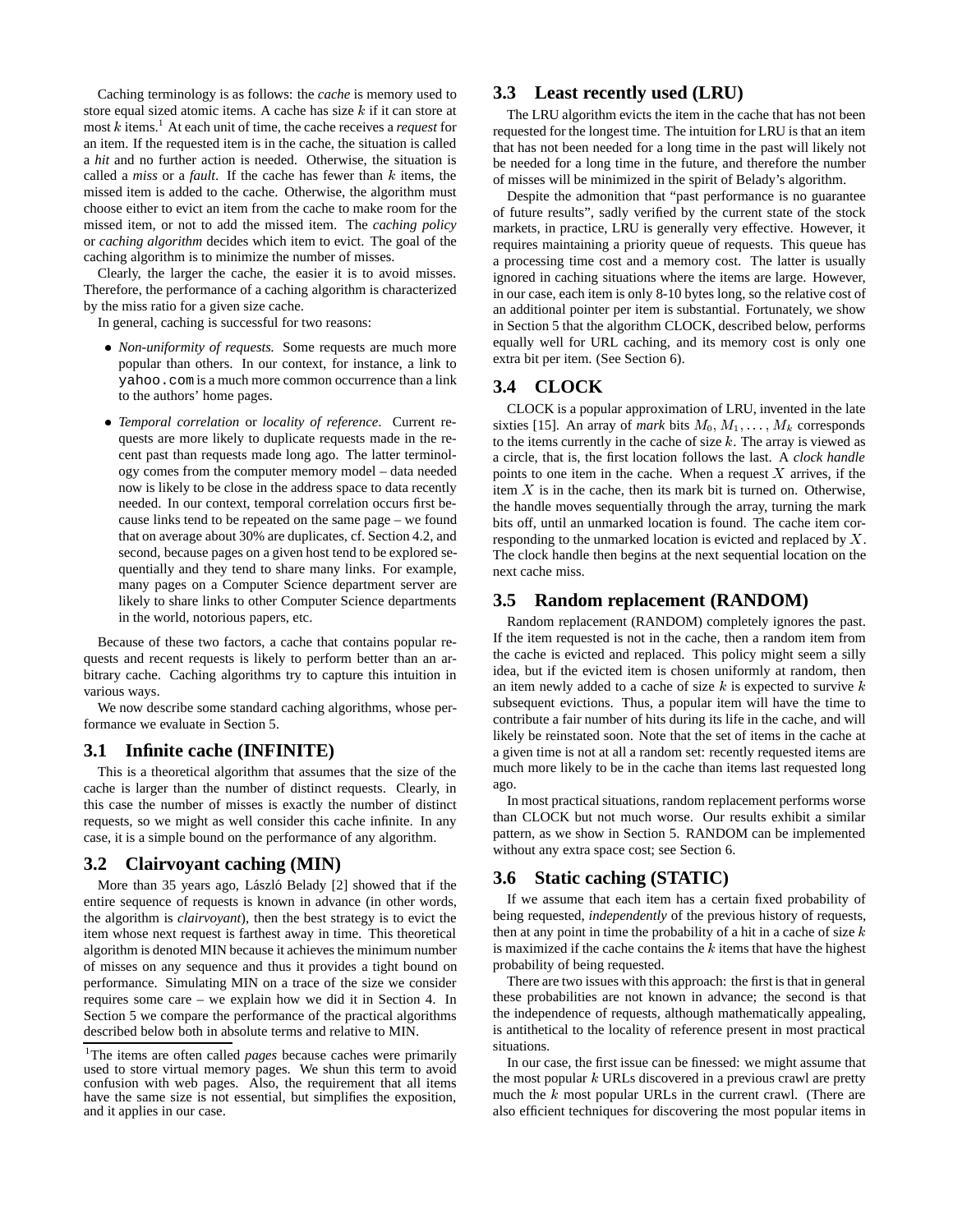a stream of data [18, 1, 11]. Therefore, an on-line approach might work as well.) Of course, for simulation purposes we can do a first pass over our input to determine the k most popular URLs, and then preload the cache with these URLs, which is what we did in our experiments.

The second issue above is the very reason we decided to test STATIC: if STATIC performs well, then the conclusion is that there is little locality of reference. If STATIC performs relatively poorly, then we can conclude that our data manifests substantial locality of reference, that is, successive requests are highly correlated.

#### **3.7 Theoretical analyses**

Given the practical importance of caching it is not surprising that caching algorithms have been the subject of considerable theoretical scrutiny. Two approaches have emerged for evaluating caching algorithms: *adversarial* and *average case* analysis.

*Adversarial* analysis compares the performance of a given online algorithm, such as LRU or CLOCK, against the optimal offline algorithm MIN [6]. The ratio between their respective numbers of misses is called the competitive ratio. If this ratio is no larger than  $c$  for any possible sequence of requests then the algorithm is called <sup>c</sup>*-competitive*. If there is a sequence on which this ratio is attained, the bound is said to be *tight*. Unfortunately for the caching problem, the competitive ratio is not very interesting in practice because the worst case sequences are very artificial. For example, LRU is  $k$ -competitive, and this bound is tight. (Recall that  $k$  is the size of the cache.) For a cache of size  $2^{18}$ , this bound tells us that LRU will never produce more than  $2^{18}$  times the number of misses produced by MIN. However, for most cache sizes, we observed ratios for LRU of less than 1.05 (see Figure 3), and for all cache sizes, we observed ratios less than 2.

*Average case* analysis assumes a certain distribution on the sequence of requests. (See [23] and references therein, also [24].) The math is not easy, and the analysis usually assumes that the requests are independent, which means no locality of reference. Without locality of reference, a static cache containing the  $k$  most popular requests performs optimally on average and the issue is how much worse other algorithms do. For instance, Jelenković [23] shows that asymptotically, LRU performs at most  $e^{\gamma} \approx 1.78$ ;  $\gamma$  is Euler's constant  $= 0.577...$  times worse than STATIC when the distribution of requests follows a Zipf law. However, such results are not very useful in our case: our requests are highly correlated, and in fact, STATIC performs worse than all the other algorithms, as illustrated in Section 5.

#### **4. EXPERIMENTAL SETUP**

We now describe the experiment we conducted to generate the crawl trace fed into our tests of the various algorithms. We conducted a large web crawl using an instrumented version of the Mercator web crawler [29]. We first describe the Mercator crawler architecture, and then report on our crawl.

#### **4.1 Mercator crawler architecture**

A Mercator crawling system consists of a number of crawling processes, usually running on separate machines. Each crawling process is responsible for a subset of all web servers, and consists of a number of worker threads (typically 500) responsible for downloading and processing pages from these servers.

Figure 1 illustrates the flow of URLs and pages through each worker thread in a system with four crawling processes.

Each worker thread repeatedly performs the following operations: it obtains a URL from the URL Frontier, which is a diskbased data structure maintaining the set of URLs to be downloaded; downloads the corresponding page using HTTP into a buffer (called a RewindInputStream or RIS for short); and, if the page is an HTML page, extracts all links from the page. The stream of extracted links is converted into absolute URLs and run through the URL Filter, which discards some URLs based on syntactic properties. For example, it discards all URLs belonging to web servers that contacted us and asked not be crawled.

The URL stream then flows into the Host Splitter, which assigns URLs to crawling processes using a hash of the URL's host name. Since most links are relative, most of the URLs (81.5% in our experiment) will be assigned to the local crawling process; the others are sent in batches via TCP to the appropriate peer crawling processes.

Both the stream of local URLs and the stream of URLs received from peer crawlers flow into the Duplicate URL Eliminator (DUE). The DUE discards URLs that have been discovered previously. The new URLs are forwarded to the URL Frontier for future download.

In order to eliminate duplicate URLs, the DUE must maintain the set of all URLs discovered so far. Given that today's web contains several billion valid URLs, the memory requirements to maintain such a set are significant. Mercator can be configured to maintain this set as a distributed in-memory hash table (where each crawling process maintains the subset of URLs assigned to it); however, this DUE implementation (which reduces URLs to 8-byte checksums, and uses the first 3 bytes of the checksum to index into the hash table) requires about 5.2 bytes per URL, meaning that it takes over 5 GB of RAM per crawling machine to maintain a set of 1 billion URLs per machine. These memory requirements are too steep in many settings, and in fact, they exceeded the hardware available to us for this experiment. Therefore, we used an alternative DUE implementation that buffers incoming URLs in memory, but keeps the bulk of URLs (or rather, their 8-byte checksums) in sorted order on disk. Whenever the in-memory buffer fills up, it is merged into the disk file (which is a very expensive operation due to disk latency) and newly discovered URLs are passed on to the Frontier.

Both the disk-based DUE and the Host Splitter benefit from URL caching. Adding a cache to the disk-based DUE makes it possible to discard incoming URLs that hit in the cache (and thus are duplicates) instead of adding them to the in-memory buffer. As a result, the in-memory buffer fills more slowly and is merged less frequently into the disk file, thereby reducing the penalty imposed by disk latency. Adding a cache to the Host Splitter makes it possible to discard incoming duplicate URLs instead of sending them to the peer node, thereby reducing the amount of network traffic. This reduction is particularly important in a scenario where the individual crawling machines are not connected via a high-speed LAN (as they were in our experiment), but are instead globally distributed. In such a setting, each crawler would be responsible for web servers "close to it".

Mercator performs an approximation of a breadth-first search traversal of the web graph. Each of the (typically 500) threads in each process operates in parallel, which introduces a certain amount of non-determinism to the traversal. More importantly, the scheduling of downloads is moderated by Mercator's *politeness policy*, which limits the load placed by the crawler on any particular web server. Mercator's politeness policy guarantees that no server ever receives multiple requests from Mercator in parallel; in addition, it guarantees that the next request to a server will only be issued after a multiple (typically  $10\times$ ) of the time it took to answer the previous request has passed. Such a politeness policy is essential to any large-scale web crawler; otherwise the crawler's operator becomes inundated with complaints.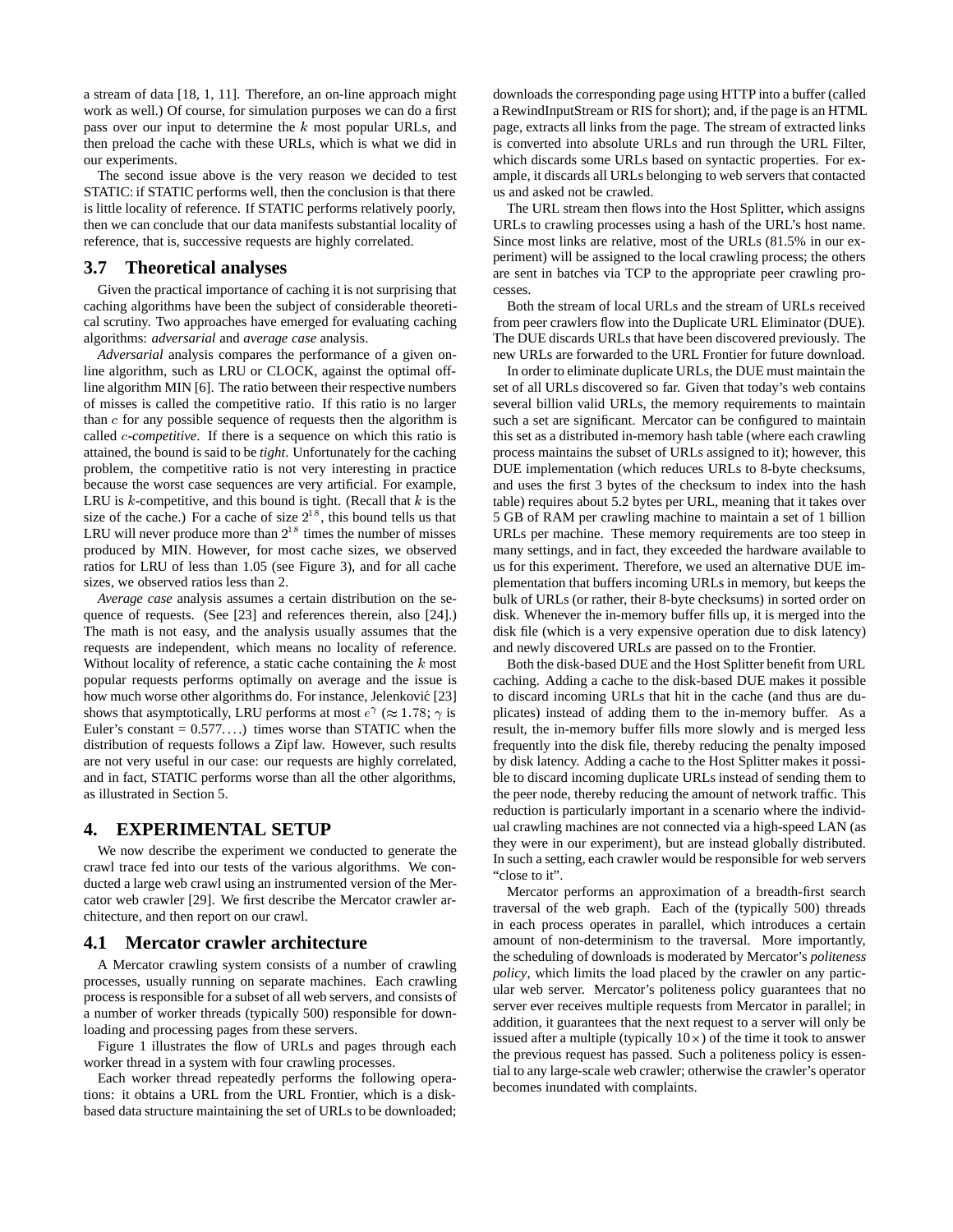

**Figure 1: The flow of URLs and pages through our Mercator setup**

#### **4.2 Our web crawl**

Our crawling hardware consisted of four Compaq XP1000 workstations, each one equipped with a 667 MHz Alpha processor, 1.5 GB of RAM, 144 GB of disk<sup>2</sup>, and a 100 Mbit/sec Ethernet connection. The machines were located at the Palo Alto Internet Exchange, quite close to the Internet's backbone.

The crawl ran from July 12 until September 3, 2002, although it was actively crawling only for 33 days: the downtimes were due to various hardware and network failures. During the crawl, the four machines performed 1.04 billion download attempts, 784 million of which resulted in successful downloads. 429 million of the successfully downloaded documents were HTML pages. These pages contained about 26.83 billion links, equivalent to an average of 62.55 links per page; however, the *median* number of links per page was only 23, suggesting that the average is inflated by some pages with a very high number of links. Earlier studies reported only an average of 8 links [9] or 17 links per page [33]. We offer three explanations as to why we found more links per page. First, we configured Mercator to not limit itself to URLs found in anchor tags, but rather to extract URLs from all tags that may contain them (e.g. image tags). This configuration increases both the mean and the median number of links per page. Second, we configured it to download pages up to 16 MB in size (a setting that is significantly higher than usual), making it possible to encounter pages with tens of thousands of links. Third, most studies report the number of *unique* links per page. The numbers above include duplicate copies of a link on a page. If we only consider unique links<sup>3</sup> per page, then the average number of links is 42.74 and the median is 17.

The links extracted from these HTML pages, plus about 38 million HTTP redirections that were encountered during the crawl, flowed into the Host Splitter. In order to test the effectiveness of various caching algorithms, we instrumented Mercator's Host Splitter component to log all incoming URLs to disk. The Host Splitters on the four crawlers received and logged a total of 26.86 billion URLs.

After completion of the crawl, we condensed the Host Splitter logs. We hashed each URL to a 64-bit fingerprint [32, 8]. Fingerprinting is a probabilistic technique; there is a small chance that two URLs have the same fingerprint. We made sure there were no such unintentional collisions by sorting the original URL logs and counting the number of unique URLs. We then compared this

 $2144$  GB of disk space was by far too small to hold both the URL log generated by the host splitter and the crawl metadata, such as the URL frontier. As the crawl progressed, we had to continuously move data to other machines with more disk space.

<sup>&</sup>lt;sup>3</sup>Given that on average about 30% of the links on a page are duplicates of links on the same page, one might be tempted to eliminate these duplicates during link extraction. However, doing so is costly and has little benefit. In order to eliminate all duplicates, we have to either collect and then sort all the links on a page, or build a hash table of all the links on a page and read it out again. Given that some pages contain tens of thousands of links, such a scheme would most likely require some form of dynamic memory management. Alternatively, we could eliminate most duplicates by maintaining a fixed-sized cache of URLs that are popular on that page, but such a cache would just lower the hit-rate of the global cache while inflating the overall memory requirements.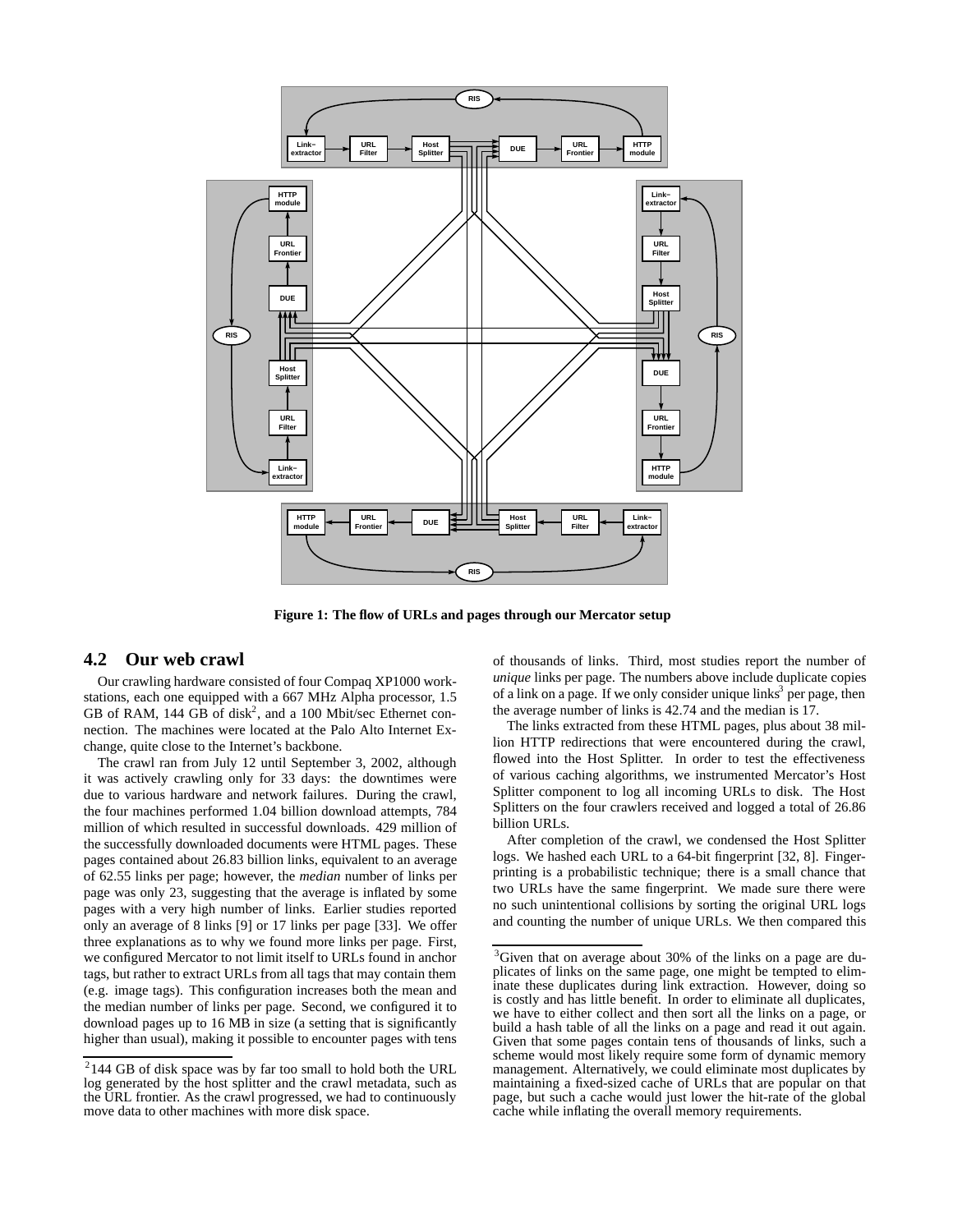number to the number of unique fingerprints, which we determined using an in-memory hash table on a very-large-memory machine. This data reduction step left us with four condensed host splitter logs (one per crawling machine), ranging from 51 GB to 57 GB in size and containing between 6.4 and 7.1 billion URLs.

In order to explore the effectiveness of caching with respect to inter-process communication in a distributed crawler, we also extracted a sub-trace of the Host Splitter logs that contained only those URLs that were sent to peer crawlers. These logs contained 4.92 billion URLs, or about 19.5% of all URLs. We condensed the sub-trace logs in the same fashion. We then used the condensed logs for our simulations.

# **5. SIMULATION RESULTS**

We studied the effects of caching with respect to two streams of URLs:

- 1. A trace of all URLs extracted from the pages assigned to a particular machine. We refer to this as the *full trace*.
- 2. A trace of all URLs extracted from the pages assigned to a particular machine that were sent to one of the other machines for processing. We refer to this trace as the *cross subtrace*, since it is a subset of the full trace.

The reason for exploring both these choices is that, depending on other architectural decisions, it might make sense to cache only the URLs to be sent to other machines or to use a separate cache just for this purpose.

We fed each trace into implementations of each of the caching algorithms described above, configured with a wide range of cache sizes. We performed about 1,800 such experiments. We first describe the algorithm implementations, and then present our simulation results.

#### **5.1 Algorithm implementations**

The implementation of each algorithm is straightforward. We use a hash table to find each item in the cache. We also keep a separate data structure of the cache items, so that we can choose one for eviction. For RANDOM, this data structure is simply a list. For CLOCK, it is a list and a clock handle, and the items also contain "mark" bits. For LRU, it is a heap, organized by last access time. STATIC needs no extra data structure, since it never evicts items. MIN is more complicated since for each item in the cache, MIN needs to know when the next request for that item will be. We therefore describe MIN in more detail.

Let  $A$  be the *trace* or sequence of requests, that is,  $A_t$  is the item requested at time  $t$ . We create a second sequence  $N_t$  containing the time when  $A_t$  next appears in A. If there is no further request for  $A_t$  after time t, we set  $N_t = \infty$ . Formally,

$$
N_t = \begin{cases} \min\{s \mid s > t \land A_s = A_t\}, & \text{if } \exists s > t \text{ s.t. } A_s = A_t \\ \infty, & \text{otherwise.} \end{cases}
$$

To generate the sequence  $N_t$ , we read the trace A backwards, that is, from  $t_{\text{max}}$  down to 0, and use a hash table with key  $A_t$  and value t. For each item  $A_t$ , we probe the hash table. If it is not found, we set  $N_t = \infty$  and store  $(A_t, t)$  in the table. If it is found, we retrieve  $(A_t, t')$ , set  $N_t = t'$ , and replace  $(A_t, t')$  by  $(A_t, t)$  in the hash table.

Given  $N_t$ , implementing MIN is easy: we read  $A_t$  and  $N_t$  in parallel, and hence for each item requested, we know when it will be requested next. We tag each item in the cache with the time when it will be requested next, and if necessary, evict the item with the highest value for its next request, using a heap to identify it quickly.

### **5.2 Results**

We present the results for only one crawling host. The results for the other three hosts are quasi-identical. Figure 2 shows the miss rate over the entire trace (that is, the percentage of misses out of all requests to the cache) as a function of the size of the cache. We look at cache sizes from  $k = 2^0$  to  $k = 2^{25}$ . In Figure 3 we present the same data relative to the miss-rate of MIN, the optimum off-line algorithm. The same simulations for the cross-trace are depicted in Figures 4 and 5.

For both traces, LRU and CLOCK perform almost identically and only slightly worse than the ideal MIN, except in the *critical region* discussed below. RANDOM is only slightly inferior to CLOCK and LRU, while STATIC is generally much worse. Therefore, we conclude that there is considerable locality of reference in the trace, as explained in Section 3.6.

For very large caches, STATIC appears to do better than MIN. However, this is just an artifact of our accounting scheme: we only charge for misses and STATIC is not charged for the initial loading of the cache. If STATIC were instead charged  $k$  misses for the initial loading of its cache, then its miss rate would be of course worse than MIN's.

STATIC does relatively better for the cross trace than for the full trace. We believe this difference is due to the following fact: in the cross trace, we only see references from a page on one host to a page on a different host. Such references usually are short, that is, they do not go deep into a site and often they just refer to the home page. Therefore, the intersection between the most popular URLs and the cross-trace tends to be larger.

The most interesting fact is that as the cache grows, the miss rate for all of the efficient algorithms is roughly constant at 70% until the region from  $k = 2^{14}$  to  $k = 2^{18}$ , which we call the *critical region*. Above  $k = 2^{18}$ , the miss rate drops abruptly to 20% after which we see only a slight improvement.

We conjecture that this critical region is due to the following phenomenon. Assume that each crawler thread h produces URLs as follows:

- With probability  $\alpha$ , it produces URLs from a global set  $G$ , which is common to all threads.
- With probability  $\beta$ , it produces URLs from a local set L. This set is specific to a particular page  $p$  on a particular host  $h$  on which the thread is currently working and is further divided into  $L'(p)$ , the union of a small set of very popular URLs on the host  $h$  (e.g. home page, copyright notice, etc.) and a larger set of URLs already encountered<sup>4</sup> on the page  $p$ , and  $L''(h)$ , a larger set of less popular URLs on the host h.
- With probability  $\gamma = 1 \alpha \beta$ , it produces URLs chosen at random over the entire set of URLs.

We know that  $\alpha$  is small because STATIC does not perform well. We also know that  $\gamma$  is about 20% for the full trace because the miss rate does not decrease substantially after the critical region. Therefore,  $\beta$  is large and the key factor is the interplay between  $L'$  and  $L''$ . We conjecture that for small caches, all or most of  $L'$ plus maybe the most popular fraction of  $G$  is in the cache. These URLs account for 15-30% of the hits. If  $L''$  is substantially larger than  $L'$ , say ten times larger, increasing the cache has little benefit

<sup>&</sup>lt;sup>4</sup>We are grateful to Torsten Suel for observing that  $L'$  is dominated by intra-page duplicate links [36].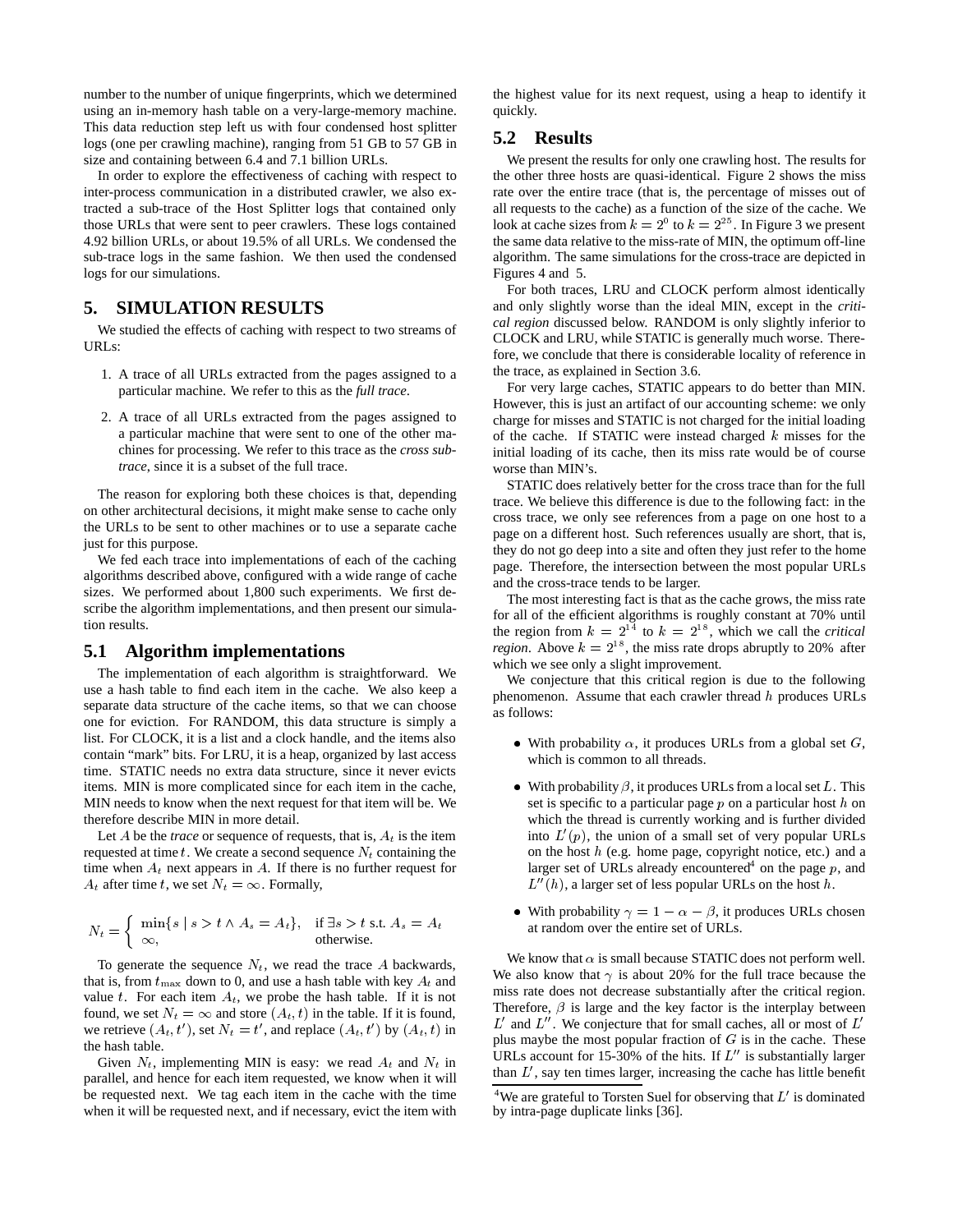



**Figure 4: Miss rate as a function of cache size for the cross subtrace**

until a substantial portion of  $L^{\prime\prime}$  fits in the cache. Then the increase will be linear until all of  $L^{\prime\prime}$  is contained in the cache. After L fits entirely in the cache, we have essentially exhausted the benefits of caching, and increasing the cache size further is fruitless.

To test this hypothesis further, we performed two additional short crawls: a half-day crawl using 100 threads per process and a twoday crawl using 20 threads per process. Each crawl collected URL traces from the Host Splitter of 53–75 million URLs, which we condensed in the same manner as described earlier. We also isolated the first 70 million URLs of the full crawl's trace, which used 500 threads. Figures 6 and 7 compare the effectiveness of applying CLOCK with various cache sizes to these three traces. As expected, the critical region starts further to the left as the number of threads decreases, because with fewer threads  $L'$  is smaller and we start having a substantial portion of  $L''$  in the cache earlier.

This trend is seen even more clearly in Figures 8 and 9 where we depict the miss rate as a function of the cache size divided by the number of threads. In this case, the curves corresponding to various



**Figure 2: Miss rate as a function of cache size for the full trace Figure 3: Relative miss rate (MIN = 1) as a function of cache size for the full trace**



**Figure 5: Relative miss rate (MIN = 1) as a function of cache size for the cross sub-trace**

number of threads almost coincide. Thus, for practical purposes the controlling variable is the allocated cache size per thread.

Finally, we investigated how the miss rate varies over time. We used a cache size  $2^{18}$ , well past the critical region. As can be seen in Figures 10 and 11, the differences are small and the miss rate stabilizes about 1-2 billion URLs into the full trace. There is a slight increase towards the end in the full trace, probably due to the fact that by then the crawl is deep into various sites and most URLs have not been seen before. (The infinite cache also suffers an increase in miss rate.)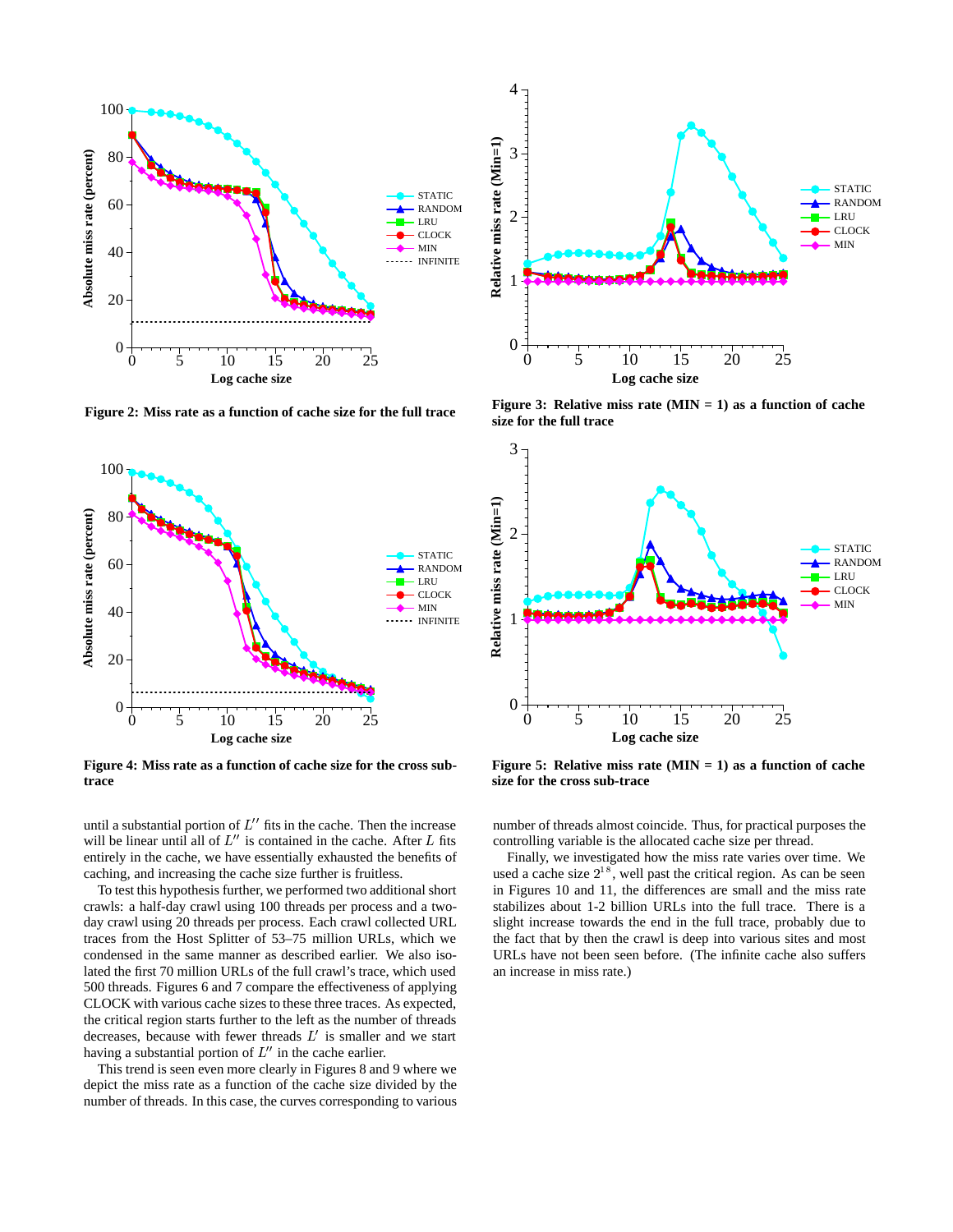

**Figure 6: Miss rate as a function of cache size for the full trace for various numbers of threads (using CLOCK)**



**Figure 8: Miss rate as a function of cache size per thread for the full trace**



**Figure 10: Miss rate as a function of time for the full trace**  $(Cache size = 2^{18})$ 



**Figure 7: Miss rate as a function of cache size for the cross subtrace for various numbers of threads (using CLOCK)**



**Figure 9: Miss rate as a function of cache size per thread for the cross sub-trace**



**Figure 11: Miss rate as a function of time for the cross sub-trace**  $(Cache size = 2^{18})$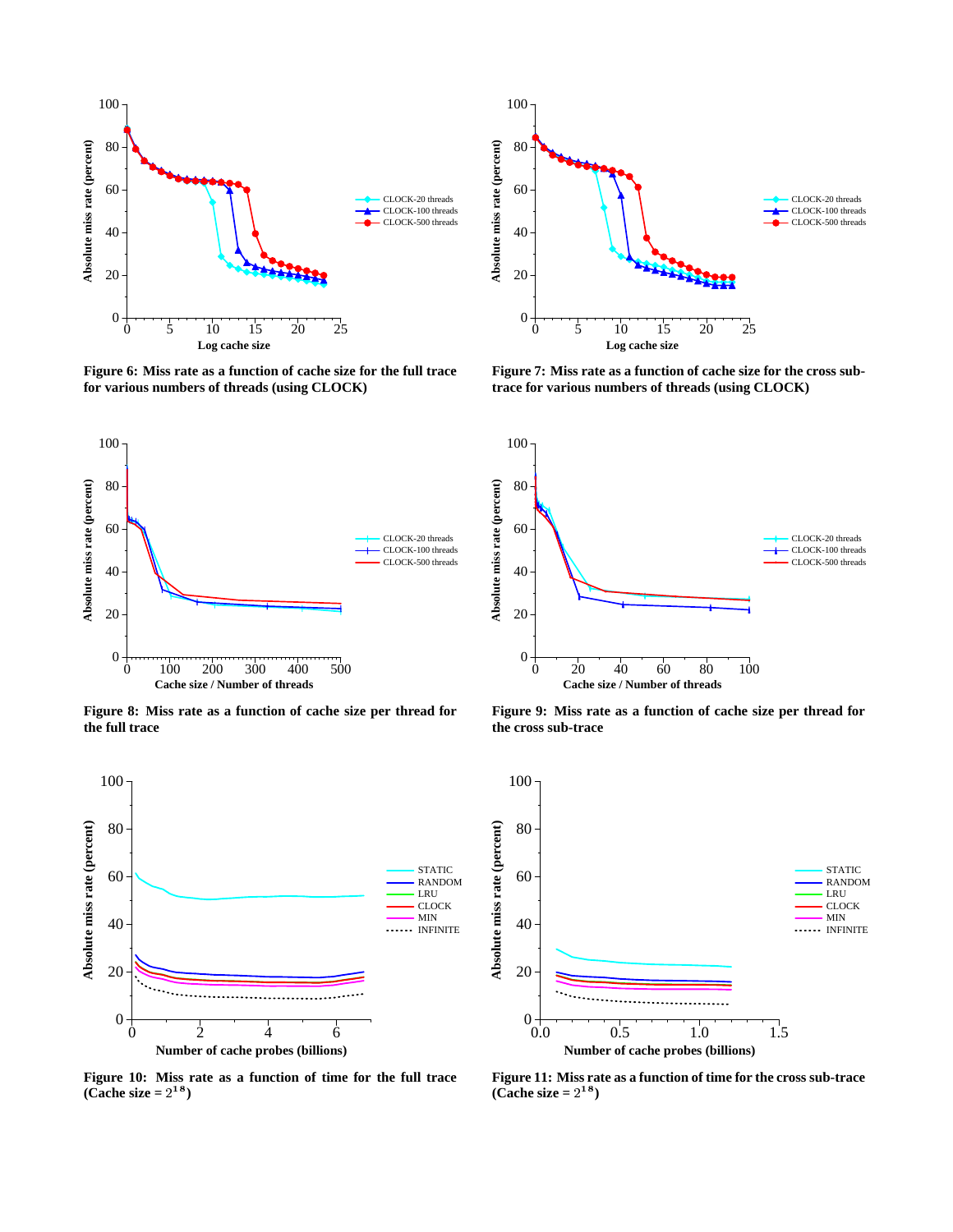# **6. CACHE IMPLEMENTATIONS**

In this section, we discuss the practical implementation of URL caching for web crawling.

To represent the cache, we need a *dictionary*, that is, a data structure that efficiently supports the basic operations *insert*, *delete* and *search*. In addition, for efficiency reasons, we would like to support the caching algorithms discussed above at minimal extra memory cost<sup>5</sup>. In our case, the dictionary keys are URL fingerprints, typically 8-9 bytes long. Let  $l$  be the length of this fingerprint in bits.

We present two solutions that are quite economical for both space and time: *Direct circular chaining* and *Scatter tables with circular lists*. The latter is slightly more complicated but needs only  $l + 1$ bits per entry to implement the cache and RANDOM together, and  $l + 2$  bits to implement the cache and CLOCK together.

For both structures, we use Lampson's abbreviated keys technique (see [25, p. 518]). The idea is to have a hash function  $h(K)$ and another function  $q(K)$  such that given  $h(K)$  and  $q(K)$ , the key  $K$  can be uniquely recovered. Since in our case the keys are URL fingerprints which are already quite well distributed we can proceed as follows: To hash into a table of size  $2<sup>r</sup>$  we simply take the most significant  $r$  bits of the fingerprint as the hash function h and take the  $l - r$  least significant bits as the function q. Thus instead of storing *l* bits per URL we store  $l - r$  bits per URL. We will use the "saved"  $r$  bits for links among the keys that hash to the same location.



**Figure 12: Hashing with direct chaining**

To describe our structures it is useful to recall *hashing with direct chaining.* (See e.g. [19, section 3.3.10] and references therein). In this method, keys are hashed into a table. The keys are not stored in the table but each table entry contains a pointer to a linked list of all keys that hash to the same entry in the table as illustrated in Figure 12.

*Direct circular chaining* (Figure 13) is derived from direct chaining as follows: We store all the lists in one array of size  $k = 2<sup>r</sup>$ , so instead of storing pointers we just store indices in the array, requiring  $r$  bits each. This array will be the array of cache entries, and RANDOM and CLOCK will be implemented on this array.

Observe that the size of the hash table can be smaller than  $k$ , say  $2^{r-x}$ , although in this case the average length of the chains is  $2^x$ . Using Lampson's scheme, for each entry in the array we will have to store  $l - (r - x)$  bits to identify the key and r bits for the pointer, that is, a total of  $l + x$  bits.



**Figure 13: Hashing with direct circular chaining**

But to implement RANDOM and CLOCK we need to be able to delete an arbitrary entry in the table, without knowing to which chain it belongs. To make this possible we add an extra bit per entry which indicates the last entry in the chain, and furthermore, the last entry points back to the hash table. Hence, to delete an entry we follow the chain until we get back to the hash table header and then follow the chain until we reach the entry again, but now we know its predecessor in the list and we can delete it.

The total storage needed (in bits) becomes

$$
2^{r-x} \quad r+2^r \quad (l+x+1).
$$

For CLOCK, we need an extra bit for the clock mark bits. For example, for a cache of size  $2^{16}$ , using a hash table with  $2^{14}$  entries  $(x = 2)$ , we need a total of  $l + 7$  bits per cached URL to implement RANDOM and  $l + 8$  bits per URL to implement CLOCK. (We compute these numbers by dividing the total storage cost by the size of the cache.) The average chain length, which determines search and insertion time, is only 4.



**Figure 14: Scatter table with circular lists**

A *scatter table with circular lists* improves on direct circular chaining by discarding the hash table entirely and hashing directly into the array that stores the keys. This data structure is the object of exercise 6.4.13 (rated 24) in Knuth's "Art of Computer Programming," Volume III [25], and we illustrate it in Figure 14.

The last element is now linked to the first element in each chain and it is more convenient for the extra bit to indicate the first element in the chain, rather than the last. Deletions are exactly as before, but insertions are more complicated: To insert an element in an empty chain starting at some location  $j$ , we first need to move the element that currently occupies location  $j$  to a free location. In the caching scenario, this is the location of the URL that has just been evicted from the cache. Although slightly more complicated, this method requires only  $l + 1$  bits per cache entry to implement RANDOM and  $l + 2$  to implement CLOCK.

<sup>&</sup>lt;sup>5</sup>The issue is not so much the extra space, but the fact that a smaller table offers faster access because a larger portion of the table fits inside a higher level of the memory hierarchy mentioned in Section 3. Caching URLs can not ignore memory caching!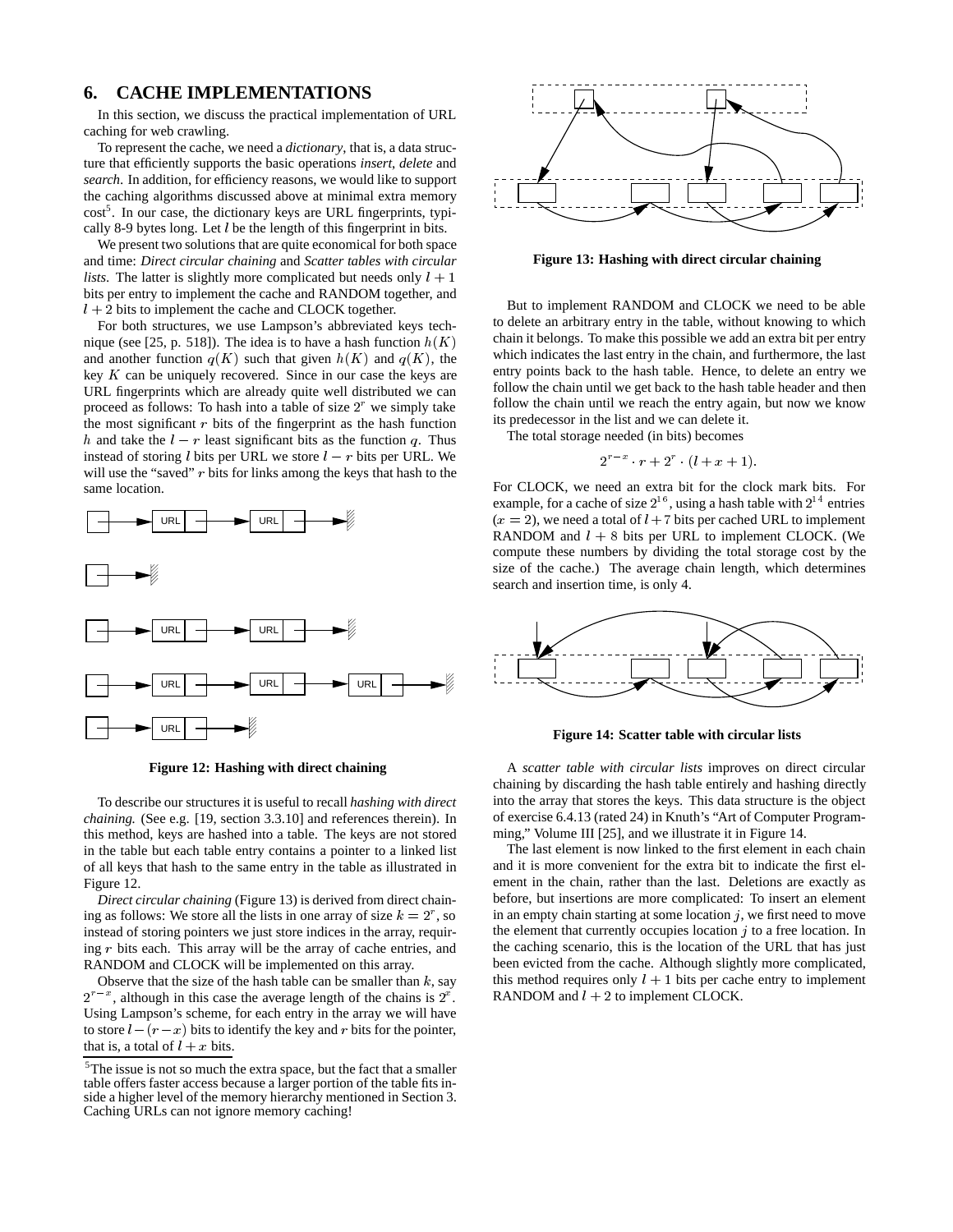# **7. CONCLUSIONS AND FUTURE DIREC-TIONS**

After running about 1,800 simulations over a trace containing 26.86 billion URLs, our main conclusion is that URL caching is very effective – in our setup, a cache of roughly 50,000 entries can achieve a hit rate of almost 80%. Interestingly, this size is a critical point, that is, a substantially smaller cache is ineffectual while a substantially larger cache brings little additional benefit. For practical purposes our investigation is complete: In view of our discussion in Section 5.2, we recommend a cache size of between 100 to 500 entries per crawling thread. All caching strategies perform roughly the same; we recommend using either CLOCK or RANDOM, implemented using a scatter table with circular chains. Thus, for 500 crawling threads, this cache will be about 2MB – completely insignificant compared to other data structures needed in a crawler. If the intent is only to reduce cross machine traffic in a distributed crawler, then a slightly smaller cache could be used. In either case, the goal should be to have a miss rate lower than 20%.

However, there are some open questions, worthy of further research. The first open problem is to what extent the crawl order strategy (graph traversal method) affects the caching performance. Various strategies have been proposed [14], but there are indications [30] that after a short period from the beginning of the crawl the general strategy does not matter much. Hence, we believe that caching performance will be very similar for any alternative crawling strategy. We can try to implement other strategies ourselves, but ideally we would use independent crawls. Unfortunately, crawling on web scale is not a simple endeavor, and it is unlikely that we can obtain crawl logs from commercial search engines.

In view of the observed fact that the size of the cache needed to achieve top performance depends on the number of threads, the second question is whether having a per-thread cache makes sense. In general, but not always, a global cache performs better than a collection of separate caches, because common items need to be stored only once. However, this assertion needs to be verified in the URL caching context.

The third open question concerns the explanation we propose in Section 5 regarding the scope of the links encountered on a given host. If our model is correct then it has certain implications regarding the appropriate model for the web graph, a topic of considerable interest among a wide variety of scientists: mathematicians, physicists, and computer scientists. We hope that our paper will stimulate research to estimate the cache performance under various models. Models where caching performs well due to correlation of links on a given host are probably closer to reality. We are making our URL traces available for this research by donating them to the Internet Archive.

# **8. ACKNOWLEDGMENTS**

We would like to thank Dennis Fetterly for his help in managing our crawling machines and in fighting the various problems that we encountered during the data collection phase and Torsten Suel for his many valuable comments and suggestions.

# **9. REFERENCES**

- [1] N. Alon, Y. Matias, and M. Szegedy. The space complexity of approximating the frequency moments. *Journal of Computer and System Sciences*, 58(1):137–147, 1999.
- [2] L. A. Belady. A study of replacement algorithms for a virtual-storage computer. *IBM Systems Journal*, 5(2):78–101, 1966.
- [3] K. Bharat and A. Z. Broder. A technique for measuring the relative size and overlap of public web search engines. In *Proceedings of the 7th World Wide Web Conference*, pages 379–388, 1998. http://www7.scu.edu.au/ programme/fullpapers/1937/com1937.htm.
- [4] P. Boldi, B. Codenotti, M. Santini, and S. Vigna. Trovatore: Towards a highly scalable distributed web crawler. In *Poster Proceedings of the 10th International World Wide Web Conference*, 2001. http://www10.org/cdrom/posters/1033.pdf.
- [5] P. Boldi, B. Codenotti, M. Santini, and S. Vigna. Ubicrawler: A scalable fully distributed web crawler. In *Proceedings of the 8th Australian World Wide Web Conference*, July 2002. http://ausweb.scu.edu.au/aw02/papers/ refereed/vigna/paper.html.
- [6] A. Borodin and R. El-Yaniv. *Online computation and competitive analysis*. Cambridge University Press, 1998.
- [7] S. Brin and L. Page. The anatomy of a large-scale hypertextual Web search engine. In *Proceedings of the 7th World Wide Web Conference*, pages 107–117, 1998. http://www7.scu.edu.au/programme/ fullpapers/1921/com1921.htm.
- [8] A. Z. Broder. Some applications of Rabin's fingerprinting method. In R. Capocelli, A. De Santis, and U. Vaccaro, editors, *Sequences II: Methods in Communications, Security, and Computer Science*, pages 143–152. Springer-Verlag, 1993.
- [9] A. Z. Broder, R. Kumar, F. Maghoul, P. Raghavan, S. Rajagopalan, R. Stata, A. Tomkins, and J. L. Wiener. Graph structure in the Web. In *Proceedings of the 9th World Wide Web Conference*, pages 309–320, 2000. http://www9.org/w9cdrom/160/160.html.
- [10] M. Burner. Crawling towards eternity: Building an archive of the world wide web. *Web Techniques Magazine*, 2(5), May 1997.
- [11] M. Charikar, K. Chen, and M. Farach-Colton. Finding frequent items in data streams. *Lecture Notes in Computer Science*, 2380:693–703, 2002.
- [12] J. Cho and H. Garcia-Molina. The evolution of the web and implications for an incremental crawler. In *Proceedings of the 26th International Conference on Very Large Databases*, 2000. http://rose.cs.ucla.edu/˜cho/papers/ cho-evol.pdf.
- [13] J. Cho and H. Garcia-Molina. Parallel crawlers. In *Proceedings of the 11th International World Wide Web Conference*, 2002.
- [14] J. Cho, H. Garcia-Molina, and L. Page. Efficient crawling through URL ordering. In *Proceedings of the 7th International World Wide Web Conference*, pages 161–172, Brisbane, 1998. http://www7.scu.edu.au/ programme/fullpapers/1919/com1919.htm.
- [15] F. J. Corbato. A Paging Experiment with the Multics System. Project MAC Memo MAC-M-384, Massachusetts Institute of Technology, 1968.
- [16] J. Edwards, K. S. McCurley, and J. A. Tomlin. An adaptive model for optimizing performance of an incremental web crawler. In *Proceedings of the 10th International World Wide Web Conference*, pages 106–113, May 2001.
- [17] D. Fetterly, M. Manasse, M. Najork, and J. L. Wiener. A large-scale study of the evolution of web pages. In *Proceedings of the 12th International World Wide Web Conference*, 2003.